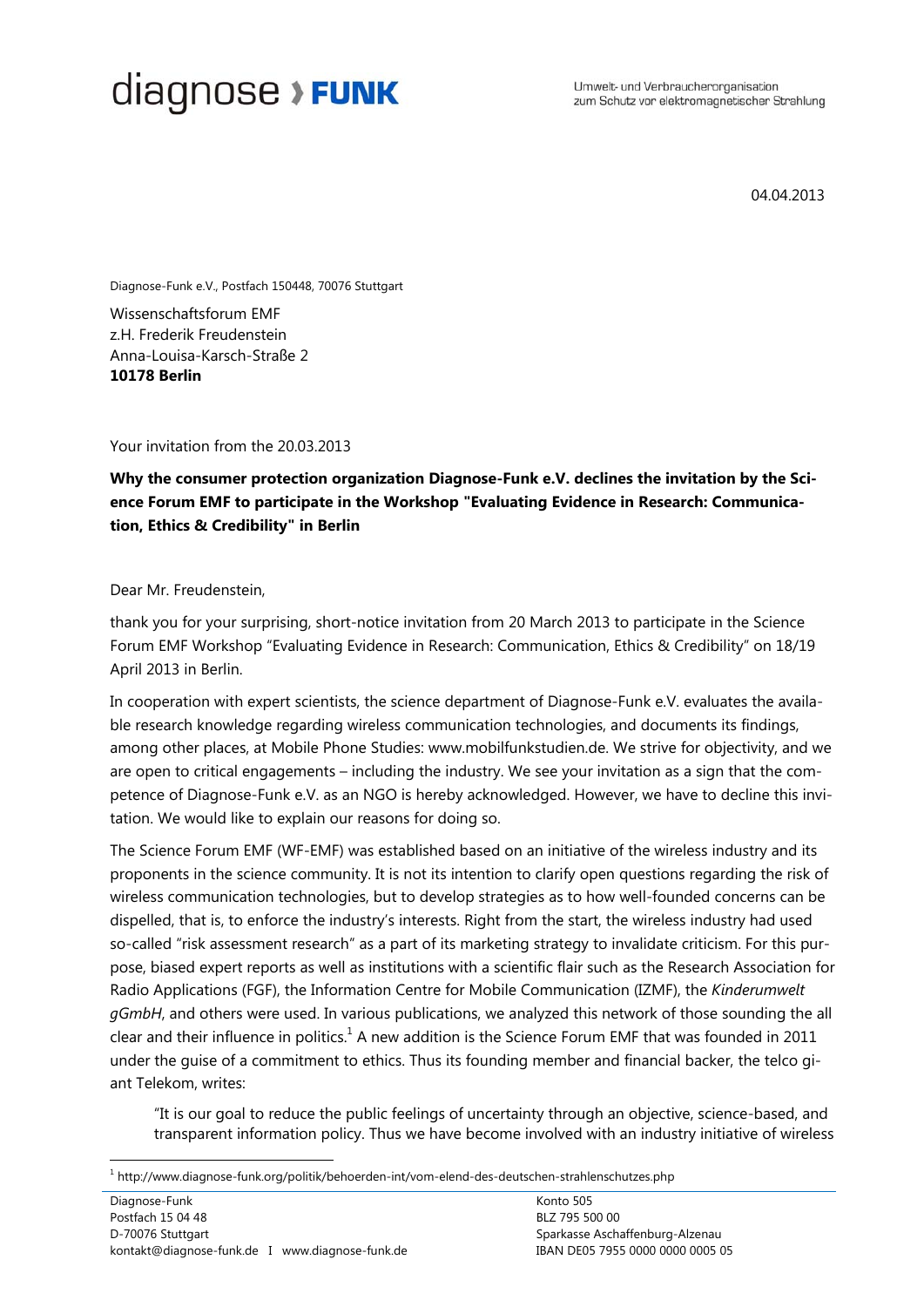Seite 2 von 4

-

network companies, that is, the Information Centre for Mobile Communication, which offers comprehensive information and opportunities for dialogue to the public. Our desire to offer cuttingedge technologies also includes our support of scientific research in order to recognize possible risks early. In addition to our long-standing commitment to the Research Association for Radio Applications (FGF), we do so, in particular, by financially supporting the research activities of the German federal government within the framework of the German Telecommunication Research Programme (DMF) and the Environment Research Plan (UFOPLAN). The latest addition is the establishment of the Science Forum EMF – an important research platform that fills a gap, which had been left open after the dissolution of the FGF. We initiated the establishment of this science forum and financially support it. $"^{2}$ 

The Science Forum EMF tries to assume a leadership role in the area of "Ethics & Credibility". One of the main initiators of the Science Forum and currently an advisory board member is Prof. Alexander Lerchl. Among other things, Lerchl is an active and regular participant in the Internet forum Information Centre against Mobile Communication (IZgMF)<sup>3</sup>. He joins in blogs in which Diagnose-Funk e.V. is constantly defamed in unacceptable ways. It is here that Diagnose-Funk board members are slandered as charlatans, esoterics, maniacs, and phobiacs, and even called such names as *Obersturmbandführer* (lieutenant colonel of the SS), thereby moving them near Nazis and right-wing extremists. As recently as the end of January, Lerchl himself had accused Dr. Warnke and our head of the editing and science department of "plagiarism", without even producing a single piece of evidence.<sup>4</sup> In this same forum, electrosensitive people are severely insulted,<sup>5</sup> and an electrosensitive person who is known for her commitment as a critic, was – in a rather audacious move – even compared with the mass murderer A. Brejvik.<sup>6</sup> One of the few regular participants of the forum has already been convicted of neglect in a different context, and in 2009 a court attested to the fact that the IZgMF uses "particularly malicious" language or slander.<sup>7</sup> Lerchl contributes regularly to this lowbrow forum and, at the same time, is a member of COPE, the Committee On Publication Ethics.<sup>8</sup>

Lerchl is responsible for the falsifying and downplaying statements in the last report of the Committee on Non-Ionizing Radiation of the German Commission on Radiological Protection (SSK-NIS) regarding the state of telecommunication research as well as for the subsequent "Fifth Report on Telecommunication Research" submitted to the Federal German Government. The level of manipulation in these reports has been well documented by Diagnose-Funk e.V. $9$  The indefensible smear campaign against the authors of the REFLEX-study as well as the most recent slander attacks against Prof. Lenart Hardell also go back to Lerchl. $10$ 

<sup>2</sup> http://www.geschaeftsbericht.telekom.com/gb10/backstage\_04/documentpool/de/konzernlagebericht/risiko-undchancenmanagement/risiko\_und\_chancenmanagement.pdf, p. 17

<sup>&</sup>lt;sup>3</sup> IZgMF (Information Centre against Mobile Communication) is a private home page of the Schall couple from Munich, which operates under the label of "against." This page is targeted at citizens, initiatives, physicians, scientists, agencies, and politicians with the goal of ridiculing EMF risks and anybody who makes critical statements regarding these risks. Denunciation is another tool of choice. The forum is served by the Schall couple, Alexander Lerchl, and 3 to 4 other persons.

<sup>&</sup>lt;sup>4</sup> http://www.izgmf.de/scripts/forum/index.php?mode=thread&id=52311<br><sup>5</sup> In this forum, electroconsitivity is defined as a "easial behavior disarder"

<sup>&</sup>lt;sup>5</sup> In this forum, electrosensitivity is defined as a "social behavior disorder," and applying for "official care" or the less costly "attorney's note" are recommended as effective "solutions," more at: Brochure 8 of KI e.V. "Strahlenschutz durch Leugnung des Risikos", page 15; from April 2013, www.kompetenzinitiative.net

**<sup>6</sup>** Cf http://www.izgmf.de/scripts/forum/index.php?id=49742, ibid

**<sup>7</sup>** Cf Brochure 5 of KI e.V. "Strahlenschutz im Widerspruch zur Wissenschaft" (see footnote 6), p. 23-26, where Prof. A. Lerchl's involvement in these events is also discussed in more detail and additional passages from the court's sentence can be looked up. <sup>8</sup> The motto of COPE: Promoting integrity in research publication.

**<sup>9</sup>** Cf Analysis of the Fifth Report of Telecommunication Research: http://www.diagnose-funk.org/aktuell/brennpunkt/gremienversuchen-abgeordnete-zu-manipulieren.php; also the analysis of the Fourth Report of Telecommunication Research:

http://www.diagnose-funk.org/politik/politik-int/stellungnahme-zum-bericht-der-dt-bundesregierung.php

**<sup>10</sup>** In an APA press release, Lerchl attacks Prof. Hardell with 30-year-old arguments of the U.S. industry lobby. Back then the argument was about the IARC classification of dioxin (agent orange) as a carcinogen. Needless to say that all "arguments" were refuted;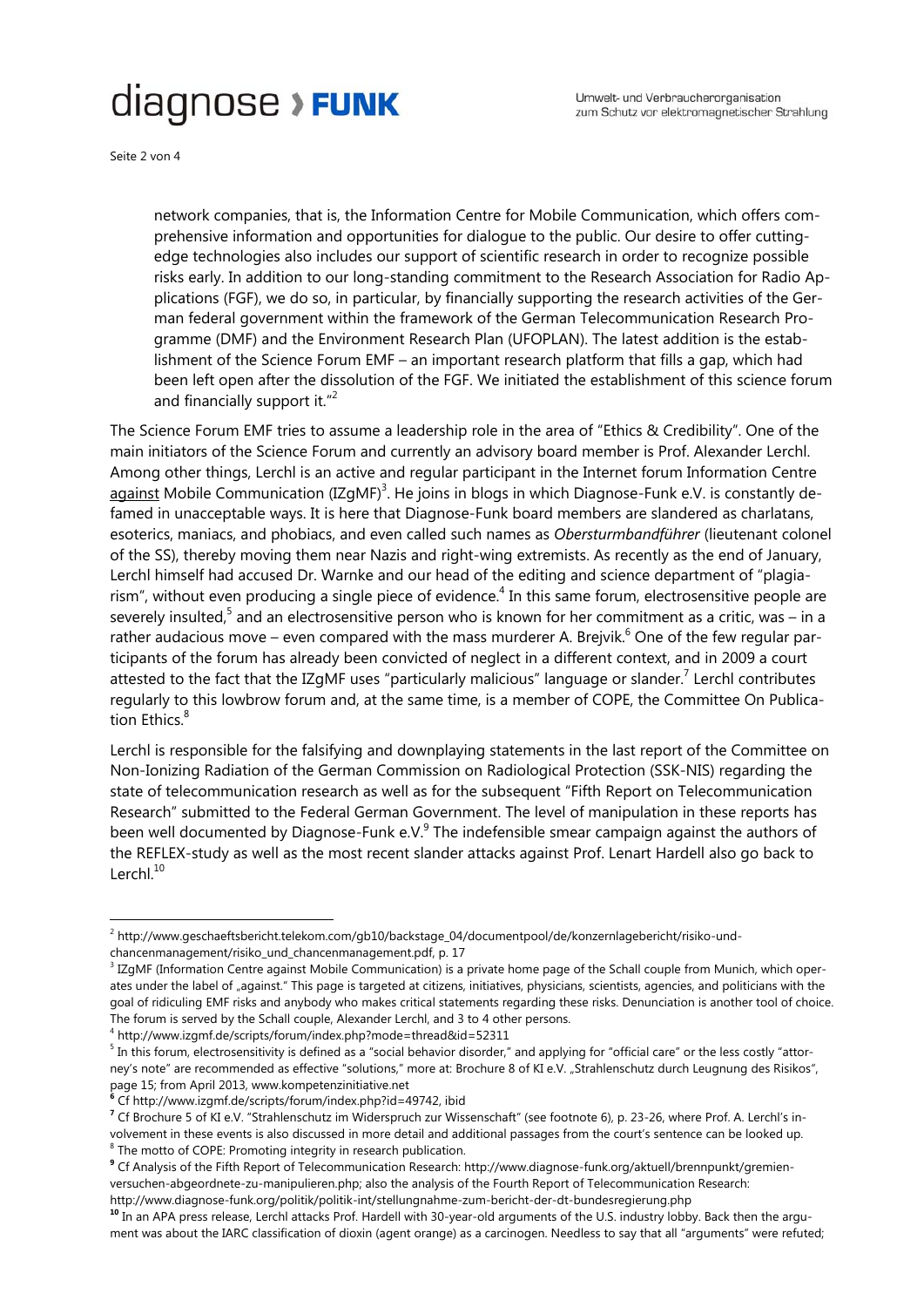Seite 3 von 4

-

During the period when Lerchl was the head of the SSK-NIS, he played a central role in preventing the resolutions of the European parliament<sup>11</sup>, the Council of Europe<sup>12</sup>, and the European Environment Agen $cy<sup>13</sup>$  for an active precautionary policy from being translated into practical policies in Germany. At continuing education events of the IZMF (Information Centre for Mobile Communication), $<sup>14</sup>$  he instead presented</sup> to health care professionals and political decision makers, affirming that the harmlessness of wireless communication technologies is almost conclusively proven. Due to these activities, however, he was not accepted to join the IARC commission of the WHO that re-evaluated the carcinogenic potential of radiofrequency electromagnetic fields.<sup>15</sup> He is one of the keynote speakers at your workshop.

In those persons and their networks, we are unable to recognize any sincere effort of translating different perceptions into appropriate policy suggestions. On the contrary, the Science Forum EMF and its director Prof. Dr. Wiedemann play a central role in organizing controversies on industry terms in order to discuss to death such important results as the IARC/WHO classification<sup>16</sup> from May 2011.<sup>17</sup> Furthermore the industry-financed cooperation of Wiedemann and Lerchl makes clear of how little interest there is in health prevention.<sup>18</sup>

Other members of your advisory board seem to suffer from similar shortcomings in their communication skills that require objectivity. A typical example is the obvious false statement by the Science Forum EMF advisory board member and SSK representative Prof. Caroline Herr. At a hearing of the Bavarian parliament, she said on 5 July 2012 that "there is not a single study that had shown any change in sperm activi $ty''^{19}$ , even though in this case the level of evidence can already be described as "sufficient."<sup>20</sup>

Documents available to us indicate that your Science Forum systematically degrades the term "communication" to the disposal of existing risks and consistent evidence of the dangers of EMF. The attempt is made to actively prevent a precautionary policy by employing old methods of relativizing risks and exploring new ways of "risk communication". In chapter II "The Precautionary Principle and False Alarms –

see also Lerchl's press release from 14 Nov 2012: http://www.ots.at/presseaussendung/OTS\_20121114\_OTS0093/krebs-durchmobilfunk-alles-falsch.

These attacks were published and commented in great detail by us: http://www.diagnose-funk.org/politik/behoerden-int/vomelend-des-deutschen-strahlenschutzes.php. It remains incomprehensible that, despite his extreme misconduct, A. Lerchl continues to receive public research grants as a "scientist" and even can become a member of COPE. Information regarding these events is available in English at: http://www.pandora-foundation.eu/<br><sup>11</sup> Cf http://www.diagnose-funk.org/politik/politik-int/eu-parlament-macht-druck.php<br><sup>12</sup> Cf http://www.diagnose-funk.org/politik/politik-int/europarat-fordert-ku

<sup>13</sup> Cf http://www.diagnose-funk.org/politik/behoerden-int/krebsgefahr-eua-mahnt-zur-vorsorgepolitik.php<br><sup>14</sup> IZMF (Information Centre for Mobile Communication) is the propaganda headquarters of the wireless network opera (Information Centre against Mobile Communication) is a home page, which contrary to its name also represents the interests of the wireless industry and is part of its risk communication (see footnote 3).

15 Cf http://www.diagnose-funk.org/aktuell/brennpunkt/who-lehnt-prof-a-lerchl-als-mitarbeiter-ab.php

16 Cf http://www.diagnose-funk.org/politik/behoerden-int/iarc-funkstrahlung-moeglicherweise-krebserregend.php

<sup>17</sup> Cf among others http://www.wf-emf.org/de/workshops/fachgespraech-mobilfunk-moeglicherweise-krebserregend-2b-und-wieweiter-teil-2-2b-kommunikation/EIP\_Broschure\_Master\_30.08.pdf/at\_download/file<br><sup>18</sup> Cf the study "Children's health and RF EMF exposure" (2009), Wiedemann, Schütz, Börner, Berg-Beckhoff, Croft, Lerchl, Martens,

Neubauer, Regel, Repacholi, financially supported by T-Mobile Germany. This report is a textbook example for how to downplay documented risks, which otherwise should not be argued away anymore. By way of contrast, see the publication of the group of scientists from www.mobilewise.org. The Kompetenzinitiative e.V. published a German translation of this latter report: http://www.kompetenzinitiative.net/broschuerenreihe/mobilfunk-zum-schutz-der-kinder-taetig-werden/index.

<sup>19</sup> Cf our statement and the verbatim record of the hearing p. 34; http://www.diagnose-funk.org/politik/politik-int/stellungnahmezur-anhoerung--im-bayerischen-landtag.php

<sup>20</sup> There are epidemiological, in vivo, and in vitro studies that show sperm damage well below the exposure limit and at exposure levels found in real-life situations: "Unfruchtbarkeit beim Mann als mögliche Folge der Nutzung von Mobiltelefonen" by Hartmut Voigt (ECOLOG-Institut), EMF-Monitor 5/2011. Additionally, a plausible effect mechanism is documented:

Dr. Neitzke, ECOLOG-Institut: Einfluss schwacher Magnetfelder auf Biologische Systeme: Biophysikalische und biochemische Wirkungsmechanismen, 2012. Dr. Ulrich Warnke: Ein initialer Mechanismus zu Schädigungseffekten durch Magnetfelder bei gleichzeitig einwirkender Hochfrequenz des Mobil- und Kommunikationsfunks", umwelt-medizin-gesellschaft 3-2009

Desai et al.: Pathophysiologie der Mobilfunkstrahlung: Oxidativer Stress und Karzinogenese mit dem Studienschwerpunkt auf dem männlichen Fortpflanzungssystem, umwelt-medizin-gesellschaft 3-2010.